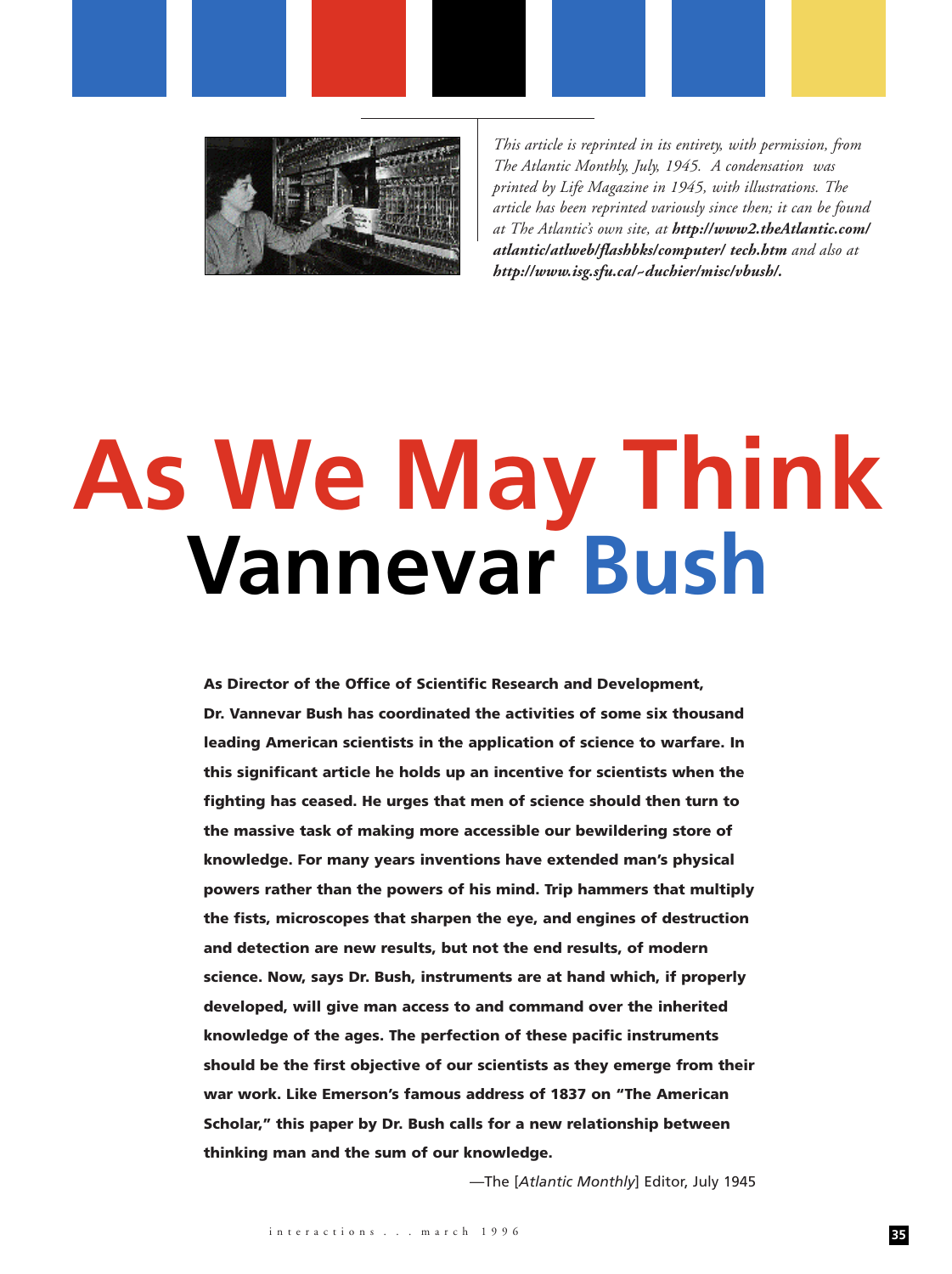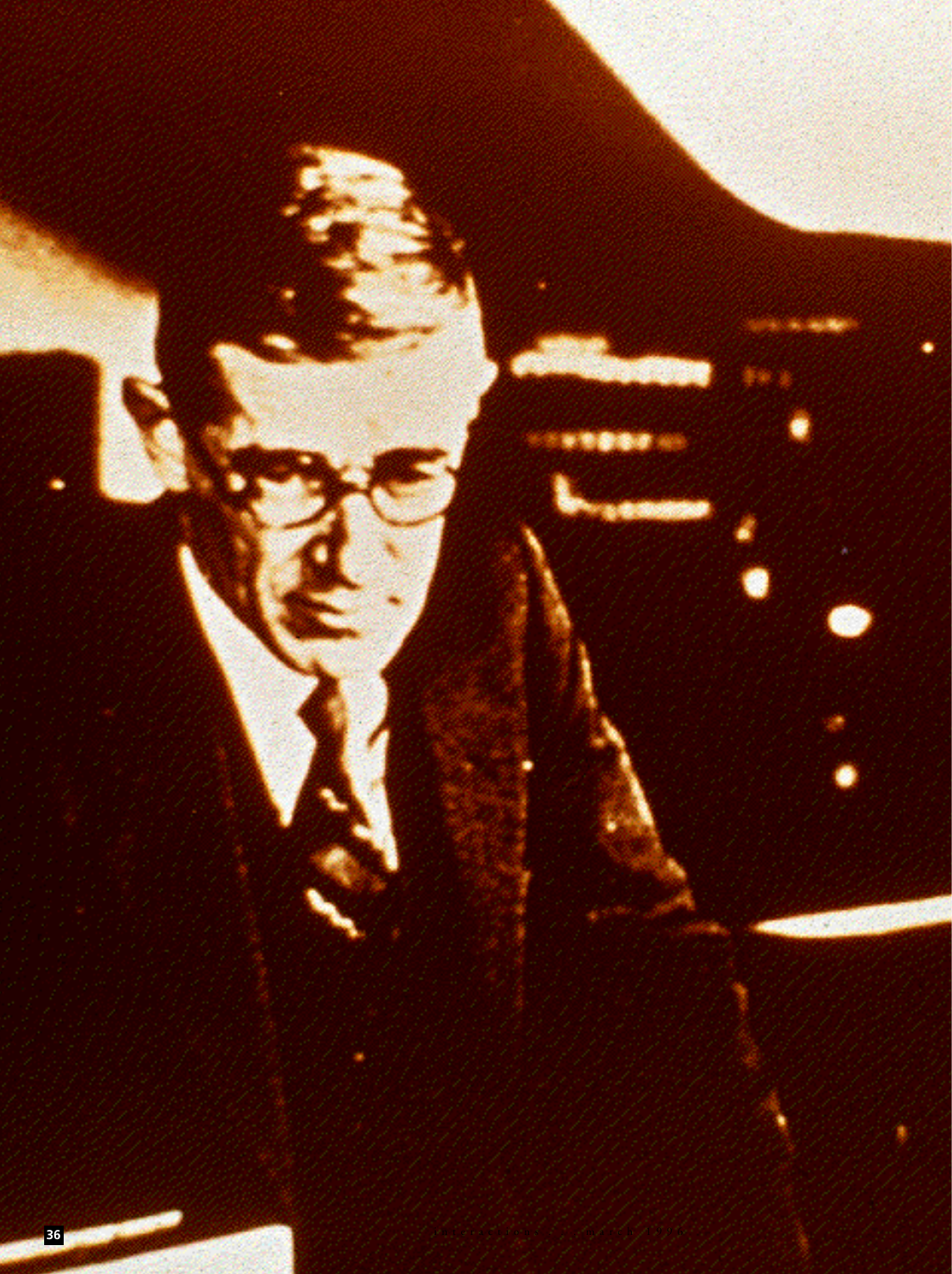**This has not been a scientist's war; it has been a war in which all have had a part. The scientists, burying their old professional competition in the demand of a common cause, have shared greatly and learned much. It has been exhilarating to work in effective partnership. Now, for many, this appears to be approaching an end. What are the scientists to do next?**

For the biologists, and particularly for the medical scientists, there can be little indecision, for their war work has hardly required them to leave the old paths. Many indeed have been able to carry on their war research in their familiar peacetime laboratories. Their objectives remain much the same.

It is the physicists who have been thrown most violently off stride, who have left academic pursuits for the making of strange destructive gadgets, who have had to devise new methods for their unanticipated assignments. They have done their part on the devices that made it possible to turn back the enemy. They have worked in combined effort with the physicists of our allies. They have felt within themselves the stir of achievement. They have been part of a great team. Now, as peace approaches, one asks where they will find objectives worthy of their best.

11 Of what lasting benefit has been man's use of science<br>and of the new instruments which his research<br>brought into existence? First, they have increased his<br>popular of his material optimizations Than have improved and of the new instruments which his research control of his material environment. They have improved his food, his clothing, his shelter; they have increased his security and released him partly from the bondage of bare existence. They have given him increased knowledge of his own biological processes so that he has had a progressive freedom from disease and an increased span of life. They are illuminating the interactions of his physiological and psychological functions, giving the promise of an improved mental health.

Science has provided the swiftest communication between individuals; it has provided a record of ideas and has enabled man to manipulate and to make extracts from that record so that knowledge evolves and endures throughout the life of a race rather than that of an individual.

There is a growing mountain of research. But there is increased evidence that we are being bogged down today as specialization extends. The investigator is staggered by the findings and conclusions of thousands of other workers conclusions which he cannot find time to grasp, much less to remember, as they appear. Yet specialization becomes increasingly necessary for progress, and the effort to bridge between disciplines is, correspondingly, superficial.

Photos: The Computer Museum

Photos:

Professionally our methods of transmitting and review-

ing the results of research are generations old and by now are totally inadequate for their purpose. If the aggregate time spent in writing scholarly works and in reading them could be evaluated, the ratio

**Sections of text highlighted in blue are linked to the Symposium following the article** 

between these amounts of time might well be startling. Those who conscientiously attempt to keep abreast of current thought, even in restricted fields, by close and continuous reading might well shy away from an examination calculated to show how much of the previous month's efforts could be produced on call. Mendel's concept of the laws of genetics was lost to the world for a generation because his publication did not reach the few who were capable of grasping and extending it; and this sort of catastrophe is undoubtedly being repeated all about us, as truly significant attainments become lost in the mass of the inconsequential.

The difficulty seems to be, not so much that we publish unduly in view of the extent and variety of presentday interests, but rather that publication has been extended far beyond our present ability to make real use of the record. The summation of human experience is being expanded at a prodigious rate, and the means we use for threading through the consequent maze to the momentarily important item is the same as was used in the days of square-rigged ships.

But there are signs of a change as new and powerful instrumentalities come into use. Photocells capable of seeing things in a physical sense, advanced photography which can record what is seen or even what is not, thermionic tubes capable of controlling potent forces under the guidance of less power than a mosquito uses to vibrate his wings, cathode ray tubes rendering visible an occurrence so brief that by comparison a microsecond is a long time, relay combinations which will carry out involved sequences of movements more reliably than any human operator and thousand of times as fast—there are plenty of mechanical aids with which to effect a transformation in scientific records.

Two centuries ago Leibniz invented a calculating machine which embodied most of the essential features of recent keyboard devices, but it could not then come into use. The economics of the situation were against it: the labor involved in constructing it, before the days of mass production, exceeded the labor to be saved by its use, since all it could accomplish could be duplicated by sufficient use of pencil and paper. Moreover, it would have been subject to frequent breakdown, so that it could not have been depended upon; for at that time and long after, complexity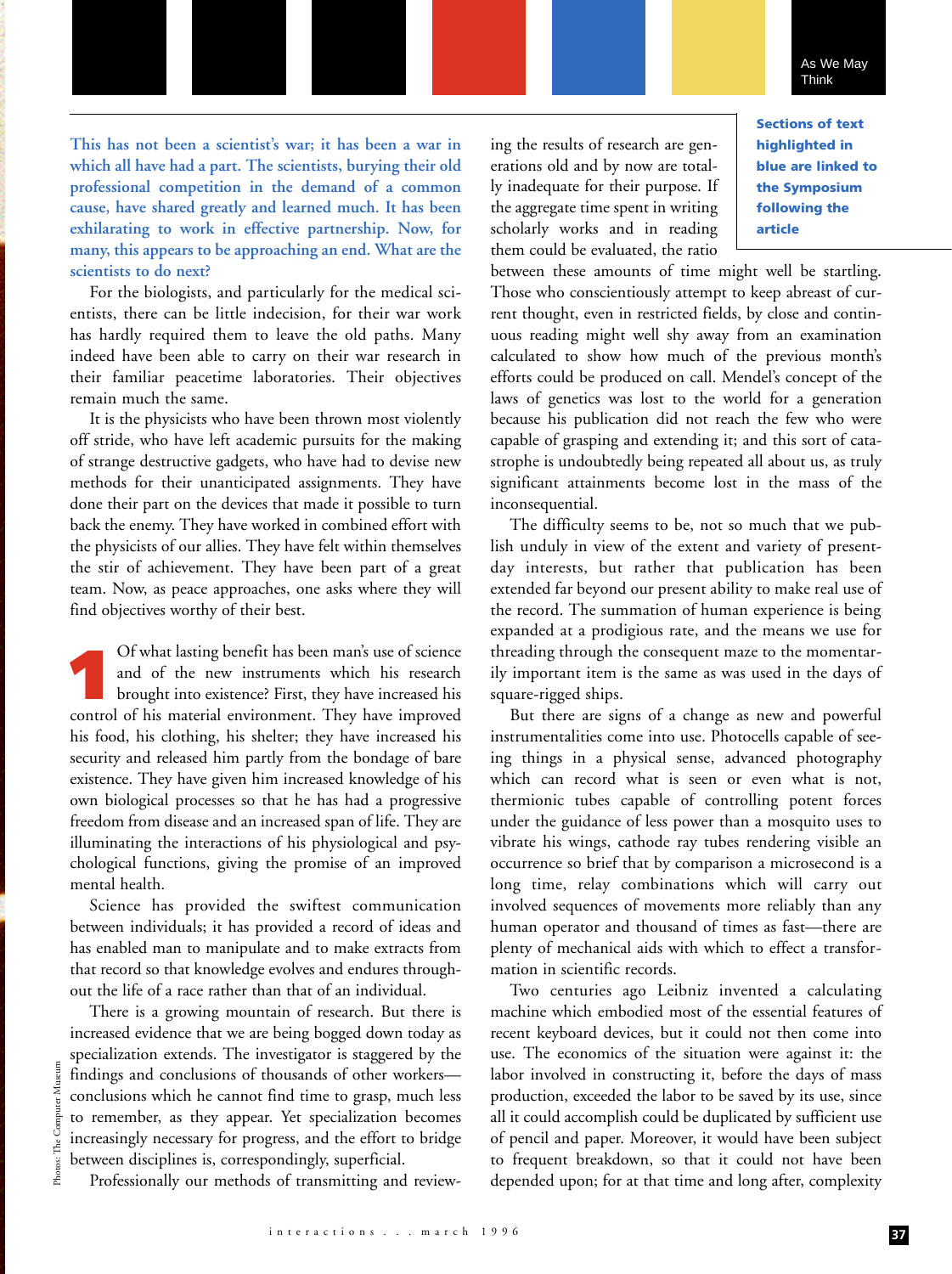and unreliability were synonymous.

Babbage, even with remarkably generous support for his time, could not produce his great arithmetical machine. His idea was sound enough, but construction and maintenance costs were then too heavy. Had a Pharaoh been given detailed and explicit designs of an automobile, and had he understood them completely, it would have taxed the resources of his kingdom to have fashioned the thousands of parts for a single car, and that car would have broken down on the first trip to Giza.

Machines with interchangeable parts can now be constructed with great economy of effort. In spite of much

complexity, they perform reliably. Witness the humble typewriter, or the movie camera, or the automobile. Electrical contacts have ceased to stick when thoroughly understood. Note the automatic telephone exchange, which has hundred of thousands of such contacts, and yet is reliable. A spider web of metal, sealed in a thin glass container, a wire heated to brilliant glow, in short, the thermionic tube of radio sets, is made by the hundred million, tossed about in packages, plugged into sockets—and it works! Its gossamer parts, the precise



location and alignment involved in its construction, would have occupied a master craftsman of the guild for months; now it is built for thirty cents. The world has arrived at an age of cheap complex devices of great reliability; and something is bound to come of it.

**2** A record, if it is to be useful to science, must be continuously extended, it must be stored, and above all it must be consulted. Today we make the record conventionally by writing and photography following continuously extended, it must be stored, and record conventionally by writing and photography, followed by printing; but we also record on film, on wax disks, and on magnetic wires. Even if utterly new recording procedures do not appear, these present ones are certainly in the process of modification and extension.

Certainly progress in photography is not going to stop. Faster material and lenses, more automatic cameras, finergrained sensitive compounds to allow an extension of the

minicamera idea, are all imminent. Let us project this trend ahead to a logical, if not inevitable, outcome. The camera hound of the future wears on his forehead a lump a little larger than a walnut: It takes pictures 3 millimeters square, later to be projected or enlarged, which after all involves only a factor of 10 beyond present practice. The lens is of universal focus, down to any distance accommodated by the unaided eye, simply because it is of short focal length. There is a built-in photocell on the walnut such as we now have on at least one camera, which automatically adjusts exposure for a wide range of illumination. There is film in the walnut for a hundred exposures, and the spring for operat-

> ing its shutter and shifting its film is wound once for all when the film clip is inserted. It produces its result in full color. It may well be stereoscopic, and record with spaced glass eyes, for striking improvements in stereoscopic technique are just around the corner.

> The cord which trips its shutter may reach down a man's sleeve within easy reach of his fingers. A quick squeeze, and the picture is taken. On a pair of ordinary glasses is a square of fine lines near the top of one lens, where it is out of the way of ordinary vision.

When an object appears in that square, it is lined up for its picture. As the scientist of the future moves about the laboratory or the field, every time he looks at something worthy of the record, he trips the shutter and in it goes, without even an audible click. Is this all fantastic? The only fantastic thing about it is the idea of making as many pictures as would result from its use.

Will there be dry photography? It is already here in two forms. When Brady made his Civil War pictures, the plate had to be wet at the time of exposure. Now it has to be wet during development instead. In the future perhaps it need not be wetted at all. There have long been films impregnated with diazo dyes which form a picture without development, so that it is already there as soon as the camera has been operated. An exposure to ammonia gas destroys the unexposed dye, and the picture can then be taken out into the light and examined. The process is now slow, but some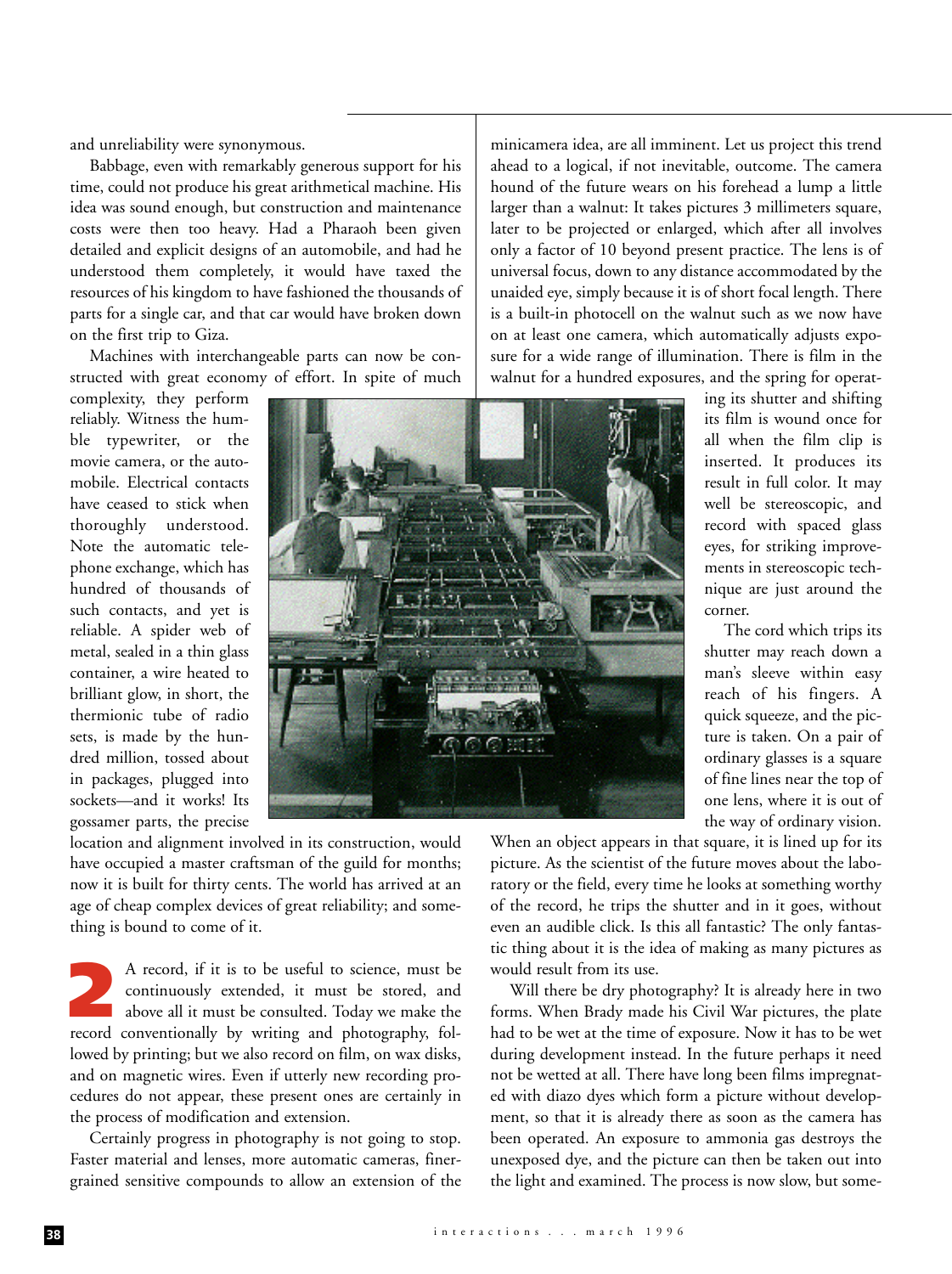one may speed it up, and it has no grain difficulties such as now keep photographic researchers busy. Often it would be advantageous to be able to snap the camera and to look at the picture immediately.

Another process now in use is also slow, and more or less clumsy. For fifty years impregnated papers have been used which turn dark at every point where an electrical contact touches them, by reason of the chemical change thus produced in an iodine compound included in the paper. They have been used to make records, for a pointer moving across them can leave a trail behind. If the electrical potential on the pointer is varied as it moves, the line becomes light or dark in accordance with the potential.

This scheme is now used in facsimile transmission. The pointer draws a set of closely spaced lines across the paper one after another. As it moves, its potential is varied in accordance with a varying current received over wires from a distant station, where these variations are produced by a photocell which is similarly scanning a picture. At every instant the darkness of the line being drawn is made equal to the darkness of the point on the picture being observed by the photocell. Thus, when the whole picture has been covered, a replica appears at the receiving end.

A scene itself can be just as well looked over line by line by the photocell in this way as can a photograph of the scene. This whole apparatus constitutes a camera, with the added feature, which can be dispensed with if desired, of making its picture at a distance. It is slow, and the picture is poor in detail. Still, it does give another process of dry photography, in which the picture is finished as soon as it is taken.

It would be a brave man who could predict that such a process will always remain clumsy, slow, and faulty in detail. Television equipment today transmits sixteen reasonably good images a second, and it involves only two essential differences from the process described above. For one, the record is made by a moving beam of electrons rather than a moving pointer, for the reason that an electron beam can sweep across the picture very rapidly indeed. The other difference involves merely the use of a screen which glows momentarily when the electrons hit, rather than a chemically treated paper or film which is permanently altered. This speed is necessary in television, for motion pictures rather than stills are the object.

Use chemically treated film in place of the glowing screen, allow the apparatus to transmit one picture rather than a succession, and a rapid camera for dry photography results. The treated film needs to be far faster in action than present examples, but it probably could be. More serious is the objection that this scheme would involve putting the film inside a vacuum chamber, for electron beams behave

normally only in such a rarefied environment. This difficulty could be avoided by allowing the electron beam to play on one side of a partition, and by pressing the film against the other side, if this partition were such as to allow the electrons to go through perpendicular to its surface, and to prevent them from spreading out sideways. Such partitions, in crude form, could certainly be constructed, and they will hardly hold up the general development.

Like dry photography, microphotography still has a long way to go. The basic scheme of reducing the size of the record, and examining it by projection rather than directly, has possibilities too great to be ignored. The combination of optical projection and photographic reduction is already producing some results in microfilm for scholarly purposes, and the potentialities are highly suggestive. Today, with microfilm, reductions by a linear factor of 20 can be employed and still produce full clarity when the material is re-enlarged for examination. The limits are set by the graininess of the film, the excellence of the optical system, and the efficiency of the light sources employed. All of these are rapidly improving.

Assume a linear ratio of 100 for future use. Consider film of the same thickness as paper, although thinner film will certainly be usable. Even under these conditions there would be a total factor of 10,000 between the bulk of the ordinary record on books, and its microfilm replica. The *Encyclopaedia Britannica* could be reduced to the volume of a matchbox. A library of a million volumes could be compressed into one end of a desk. If the human race has produced since the invention of movable type a total record, in the form of magazines, newspapers, books, tracts, advertising blurbs, correspondence, having a volume corresponding to a billion books, the whole affair, assembled and compressed, could be lugged off in a moving van. Mere compression, of course, is not enough; one needs not only to make and store a record but also to be able to consult it, and this aspect of the matter comes later. Even the modern great library is not generally consulted; it is nibbled by a few.

Compression is important, however, when it comes to costs. The material for the microfilm *Britannica* would cost a nickel, and it could be mailed anywhere for a cent. What would it cost to print a million copies? To print a sheet of newspaper, in a large edition, costs a small fraction of a cent. The entire material of the *Britannica* in reduced microfilm form would go on a sheet eight and one-half by eleven inches. Once it is available, with the photographic reproduction methods of the future, duplicates in large quantities could probably be turned out for a cent apiece beyond the cost of materials. The preparation of the original copy? That introduces the next aspect of the subject.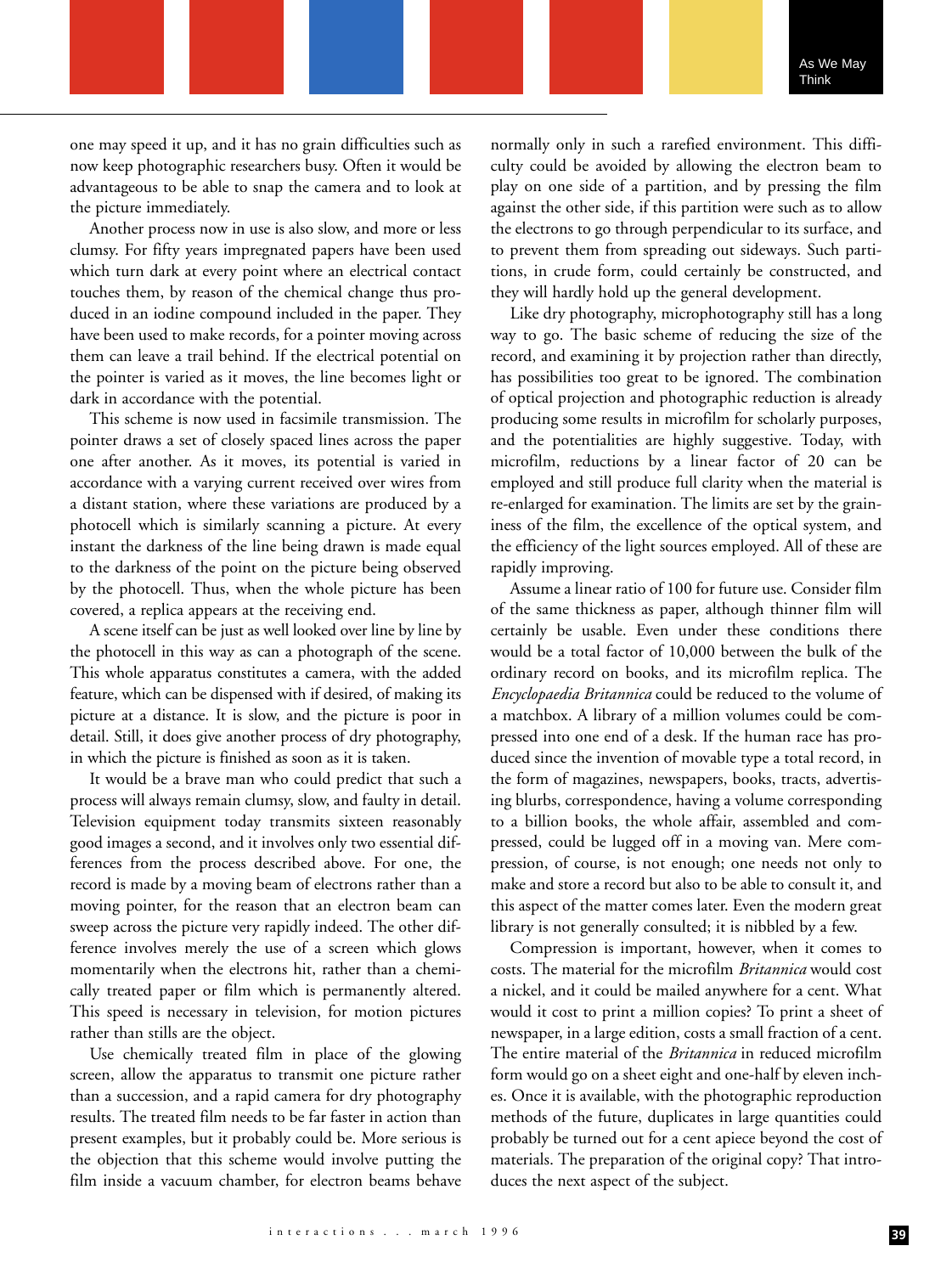To make the record, we now push a pencil or tap a typewriter. Then comes the process of digestion and correction, followed by an intricate process of typesetting printing and distribution. To consider the first typewriter. Then comes the process of digestion typesetting, printing, and distribution. To consider the first stage of the procedure, will the author of the future cease writing by hand or typewriter and talk directly to the record? He does so indirectly, by talking to a stenographer or a wax cylinder; but the elements are all present if he wishes to have his talk directly produce a typed record. All he needs to do is to take advantage of existing mechanisms and to alter his language.

At a recent World Fair a machine called a Voder was shown. A girl stroked its keys and it emitted recognizable speech. No human vocal cords entered in the procedure at any point; the keys simply combined some electrically produced vibrations and passed these on to a loud-speaker. In the Bell Laboratories there is the converse of this machine, called a Vocoder. The loudspeaker is replaced by a microphone, which picks up sound. Speak to it, and the corresponding keys move. This may be one element of the postulated system.

The other element is found in the stenotype, that somewhat disconcerting device encountered usually at public meetings. A girl strokes its keys languidly and looks about the room and sometimes at the speaker with a disquieting gaze. From it emerges a typed strip which records in a phonetically simplified language a record of what the speaker is supposed to have said. Later this strip is retyped into ordinary language, for in its nascent form it is intelligible only to the initiated. Combine these two elements, let the Vocoder run the stenotype, and the result is a machine which types when talked to.

Our present languages are not especially adapted to this sort of mechanization, it is true. It is strange that the inventors of universal languages have not seized upon the idea of producing one which better fitted the technique for transmitting and recording speech. Mechanization may yet force the issue, especially in the scientific field; whereupon scientific jargon would become still less intelligible to the layman.

One can now picture a future investigator in his laboratory. His hands are free, and he is not anchored. As he moves about and observes, he photographs and comments. Time is automatically recorded to tie the two records together. If he goes into the field, he may be connected by radio to his recorder. As he ponders over his notes in the evening, he again talks his comments into the record. His typed record, as well as his photographs, may both be in miniature, so that he projects them for examination.

Much needs to occur, however, between the collection of

data and observations, the extraction of parallel material from the existing record, and the final insertion of new material into the general body of the common record. For mature thought there is no mechanical substitute. But creative thought and essentially repetitive thought are very different things. For the latter there are, and may be, powerful mechanical aids.

Adding a column of figures is a repetitive thought process, and it was long ago properly relegated to the machine. True, the machine is sometimes controlled by the keyboard, and thought of a sort enters in reading the figures and poking the corresponding keys, but even this is avoidable. Machines have been made which will read typed figures by photocells and then depress the corresponding keys; these are combinations of photocells for scanning the type, electric circuits for sorting the consequent variations, and relay circuits for interpreting the result into the action of solenoids to pull the keys down.

All this complication is needed because of the clumsy way in which we have learned to write figures. If we recorded them positionally, simply by the configuration of a set of dots on a card, the automatic reading mechanism would become comparatively simple. In fact, if the dots are holes, we have the punched-card machine long ago produced by Hollorith for the purposes of the census, and now used throughout business. Some types of complex businesses could hardly operate without these machines.

Adding is only one operation. To perform arithmetical computation involves also subtraction, multiplication, and division, and in addition some method for temporary storage of results, removal from storage for further manipulation, and recording of final results by printing. Machines for these purposes are now of two types: keyboard machines for accounting and the like, manually controlled for the insertion of data, and usually automatically controlled as far as the sequence of operations is concerned; and punchedcard machines in which separate operations are usually delegated to a series of machines, and the cards then transferred bodily from one to another. Both forms are very useful; but as far as complex computations are concerned, both are still in embryo.

Rapid electrical counting appeared soon after the physicists found it desirable to count cosmic rays. For their own purposes the physicists promptly constructed thermionictube equipment capable of counting electrical impulses at the rate of 100,000 a second. The advanced arithmetical machines of the future will be electrical in nature, and they will perform at 100 times present speeds, or more.

Moreover, they will be far more versatile than present commercial machines, so that they may readily be adapt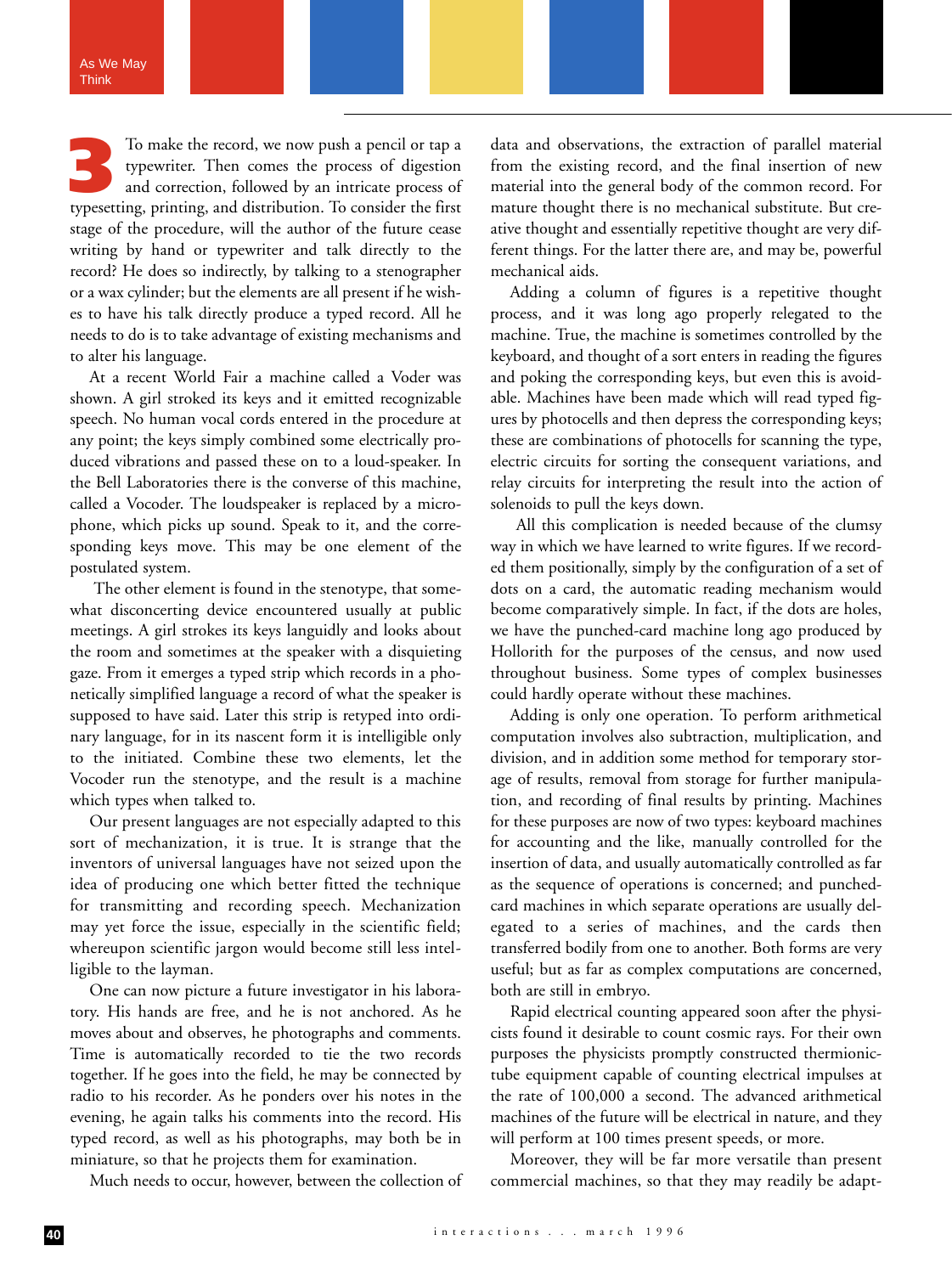ed for a wide variety of operations. They will be controlled by a control card or film, they will select their own data and manipulate it in accordance with the instructions thus inserted, they will perform complex arithmetical computations at exceedingly high speeds, and they will record results in such form as to be readily available for distribution or for later further manipulation. Such machines will have enormous appetites. One of them will take instructions and data from a roomful of girls armed with simple keyboard punches, and will deliver sheets of computed results every few minutes. There will always be plenty of things to compute in the detailed affairs of millions of

people doing complicated things.

The repetitive<br>
processes of<br>
thought are not<br>
confined however to met p r ocesses of confined, however, to matters of arithmetic and statistics. In fact, every time one combines and records facts in accordance with established logical processes, the creative aspect of thinking is concerned only with the selection of the data and the process to be employed, and the manipulation thereafter is repetitive in nature and hence a fit matter to be relegated to the machines. Not so



of the physical world. One might as well attempt to grasp the game of poker entirely by the use of the mathematics of probability. The abacus, with its beads strung on parallel wires, led the Arabs to positional numeration and the concept of zero many centuries before the rest of the world; and it was a useful tool—so useful that it still exists.

It is a far cry from the abacus to the modern keyboard accounting machine. It will be an equal step to the arithmetical machine of the future. But even this new machine will not take the scientist where he needs to go. Relief must be secured from laborious detailed manipulation of higher mathematics as well, if the users of it are to free their brains

> for something more than repetitive detailed transformations in accordance with established rules. A mathematician is not a man who can readily manipulate figures; often he cannot. He is not even a man who can readily perform the transformation of equations by the use of calculus. He is primarily an individual who is skilled in the use of symbolic logic on a high plane, and especially he is a man of intuitive judgment in the choice of the manipulative processes he employs.

All else he should be able to turn over to his

much has been done along these lines, beyond the bounds of arithmetic, as might be done, primarily because of the economics of the situation. The needs of business, and the extensive market obviously waiting, assured the advent of mass-produced arithmetical machines just as soon as production methods were sufficiently advanced.

With machines for advanced analysis no such situation existed, for there was and is no extensive market; the users of advanced methods of manipulating data are a very small part of the population. There are, however, machines for solving differential equations—and functional and integral equations, for that matter. There are many special machines, such as the harmonic synthesizer which predicts the tides. There will be many more, appearing certainly first in the hands of the scientist and in small numbers.

If scientific reasoning were limited to the logical processes of arithmetic, we should not get far in our understanding

mechanism, just as confidently as he turns over the propelling of his car to the intricate mechanism under the hood. Only then will mathematics be practically effective in bringing the growing knowledge of atomistics to the useful solution of the advanced problems of chemistry, metallurgy, and biology. For this reason there will come more machines to handle advanced mathematics for the scientist. Some of them will be sufficiently bizarre to suit the most fastidious connoisseur of the present artifacts of civilization.

The scientist, however, is not the only person who<br>manipulates data and examines the world about<br>him by the use of logical processes, although he<br>cometimes presented by a school of the same manipulates data and examines the world about sometimes preserves this appearance by adopting into the fold anyone who becomes logical, much in the manner in which a British labor leader is elevated to knighthood. Whenever logical processes of thought are employed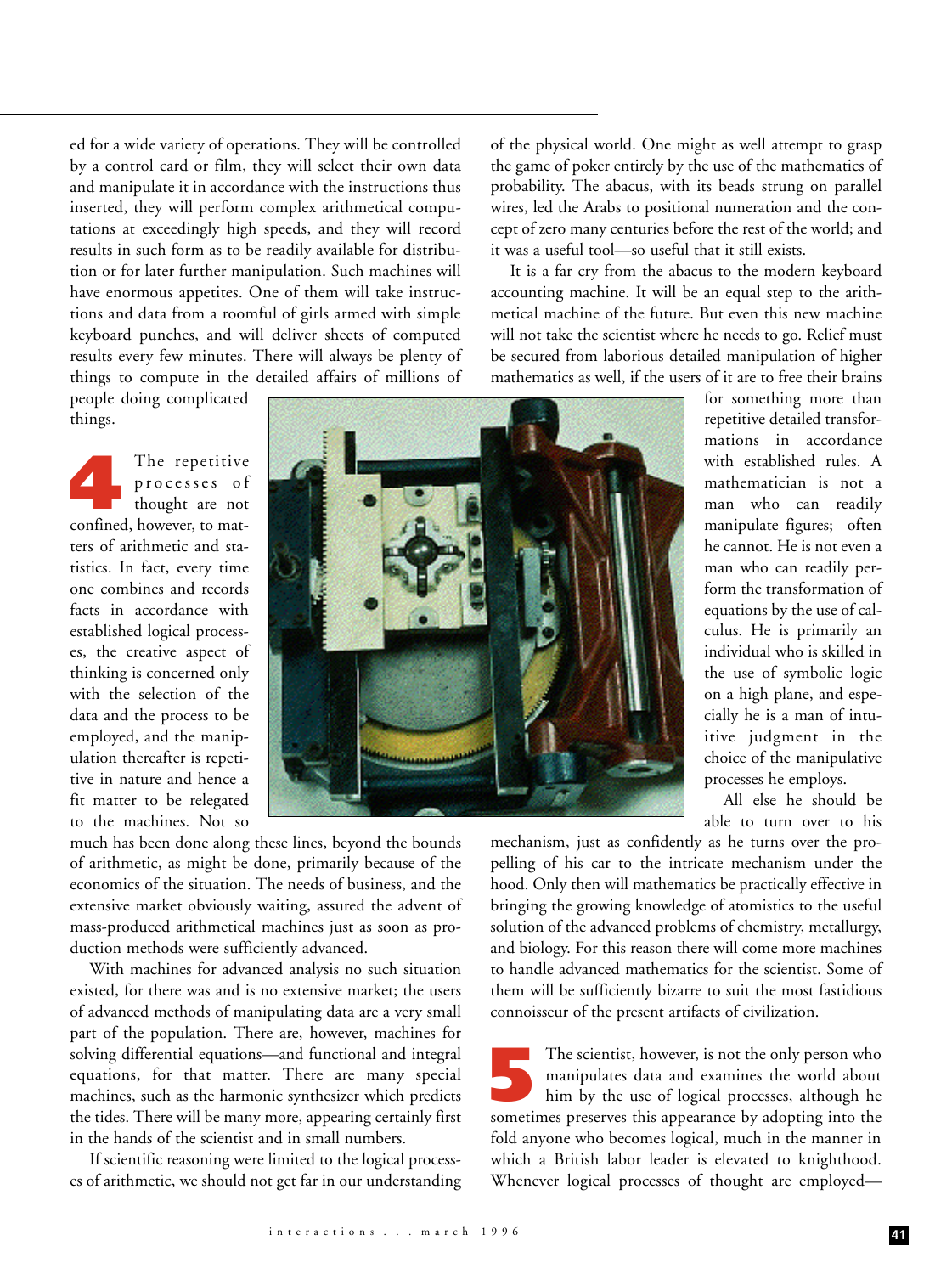that is, whenever thought for a time runs along an accepted groove—there is an opportunity for the machine. Formal logic used to be a keen instrument in the hands of the teacher in his trying of students' souls. It is readily possible to construct a machine which will manipulate premises in accordance with formal logic, simply by the clever use of relay circuits. Put a set of premises into such a device and turn the crank, and it will readily pass out conclusion after conclusion, all in accordance with logical law, and with no more slips than would be expected of a keyboard adding machine.

Logic can become enormously difficult, and it would

undoubtedly be well to produce more assurance in its use. The machines for higher analysis have usually been equation solvers. Ideas are beginning to appear for equation transformers, which will rearrange the relationship expressed by an equation in accordance with strict and rather advanced logic. Progress is inhibited by the exceedingly crude way in which mathematicians express their relationships. They employ a symbolism which grew like Topsy and has little consistency; a strange fact in that most logical field.



and the account of the experience on which they are based, all encased within stone walls of acceptable architectural form; but if the scholar can get at only one a week by diligent search, his syntheses are not likely to keep up with the current scene.

Selection, in this broad sense, is a stone adze in the hands of a cabinetmaker. Yet, in a narrow sense and in other areas, something has already been done mechanically on selection. The personnel officer of a factory drops a stack of a few thousand employee cards into a selecting machine, sets a code in accordance with an established convention, and produces in a short time a list of all employees who live in

> Trenton and know Spanish. Even such devices are much too slow when it comes, for example, to matching a set of fingerprints with one of five millions on file. Selection devices of this sort will soon be speeded up from their present rate of reviewing data at a few hundred a minute. By the use of photocells and microfilm they will survey items at the rate of thousands a second, and will print out duplicates of those selected.

This process, however, is simple selection: it proceeds by examining in turn

A new symbolism, probably positional, must apparently precede the reduction of mathematical transformations to machine processes. Then, on beyond the strict logic of the mathematician, lies the application of logic in everyday affairs. We may some day click off arguments on a machine with the same assurance that we now enter sales on a cash register. But the machine of logic will not look like a cash register, even a streamlined model.

Ian Adelman and Paul Kahn/Dynamic Diagrams, Inc. So much for the manipulation of ideas and their inser- $\frac{1}{2}$  tion into the record. Thus far we seem to be worse off than before—for we can enormously extend the record; yet even 'nД in its present bulk we can hardly consult it. This is a much .<br>Kat larger matter than merely the extraction of data for the purposes of scientific research; it involves the entire process by which man profits by his inheritance of acquired knowledge. The prime action of use is selection, and here we are deli halting indeed. There may be millions of fine thoughts,

every one of a large set of items, and by picking out those which have certain specified characteristics. There is another form of selection best illustrated by the automatic telephone exchange. You dial a number and the machine selects and connects just one of a million possible stations. It does not run over them all. It pays attention only to a class given by a first digit, then only to a subclass of this given by the second digit, and so on; and thus proceeds rapidly and almost unerringly to the selected station. It requires a few seconds to make the selection, although the process could be speeded up if increased speed were economically warranted. If necessary, it could be made extremely fast by substituting thermionic-tube switching for mechanical switching, so that the full selection could be made in one one-hundredth of a second. No one would wish to spend the money necessary to make this change in the telephone system, but the general idea is applicable elsewhere. Take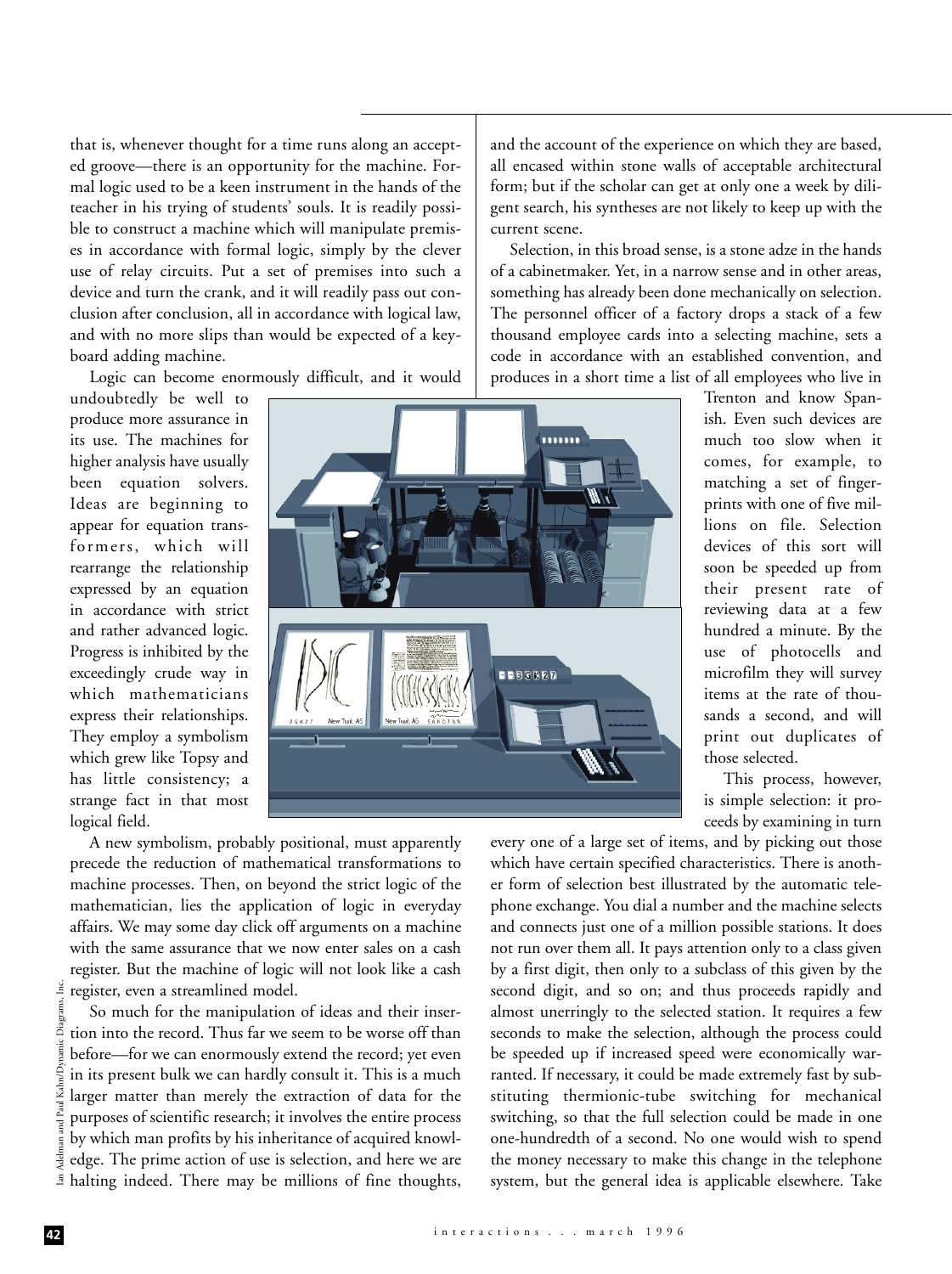the prosaic problem of the great department store. Every time a charge sale is made, there are a number of things to be done. The inventory needs to be revised, the salesman needs to be given credit for the sale, the general accounts need an entry, and, most important, the customer needs to be charged. A central records device has been developed in which much of this work is done conveniently. The salesman places on a stand the customer's identification card, his own card, and the card taken from the article sold—all punched cards. When he pulls a lever, contacts are made through the holes, machinery at a central point makes the necessary computations and entries, and the proper receipt is printed for the salesman to pass to the customer.

But there may be ten thousand charge customers doing business with the store, and before the full operation can be completed someone has to select the right card and insert it at the central office. Now rapid selection can slide just the proper card into position in an instant or two, and return it afterward. Another difficulty occurs, however. Someone must read a total on the card, so that the machine can add its computed item to it. Conceivably the cards might be of the dry photography type I have described. Existing totals could then be read by photocell, and the new total entered by an electron beam.

The cards may be in miniature, so that they occupy little space. They must move quickly. They need not be transferred far, but merely into position so that the photocell and recorder can operate on them. Positional dots can enter the data. At the end of the month a machine can readily be made to read these and to print an ordinary bill. With tube selection, in which no mechanical parts are involved in the switches, little time need be occupied in bringing the correct card into use—a second should suffice for the entire operation. The whole record on the card may be made by magnetic dots on a steel sheet if desired, instead of dots to be observed optically, following the scheme by which Poulsen long ago put speech on a magnetic wire. This method has the advantage of simplicity and ease of erasure. By using photography, however, one can arrange to project the record in enlarged form, and at a distance by using the process common in television equipment.

One can consider rapid selection of this form, and distant projection for other purposes. To be able to key one sheet of a million before an operator in a second or two, with the possibility of then adding notes thereto, is suggestive in many ways. It might even be of use in libraries, but that is another story. At any rate, there are now some interesting combinations possible. One might, for example, speak to a microphone, in the manner described in connection with the speech-controlled typewriter, and thus make his selections. It would certainly beat the usual file clerk.

The real heart of the matter of selection, however,<br>goes deeper than a lag in the adoption of mecha-<br>nisms by libraries, or a lack of development of<br>devices for their use. Our inentitude in certing at the record goes deeper than a lag in the adoption of mechadevices for their use. Our ineptitude in getting at the record is largely caused by the artificiality of systems of indexing. When data of any sort are placed in storage, they are filed alphabetically or numerically, and information is found (when it is) by tracing it down from subclass to subclass. It can be in only one place, unless duplicates are used; one has to have rules as to which path will locate it, and the rules are cumbersome. Having found one item, moreover, one has to emerge from the system and re-enter on a new path. **The human mind does not work that way. It operates by association. With one item in its grasp, it snaps instantly to the next that is suggested by the association of thoughts, in accordance with some intricate web of trails carried by the cells of the brain. It has other characteristics, of course; trails that are not frequently followed are prone to fade, items are not fully permanent, memory is transitory. Yet the speed of action, the intricacy of trails, the detail of mental pictures, is awe-inspiring beyond all else in nature.**

Man cannot hope fully to duplicate this mental process artificially, but he certainly ought to be able to learn from it. In minor ways he may even improve, for his records have relative permanency. The first idea, however, to be drawn from the analogy concerns selection. Selection by association, rather than by indexing, may yet be mechanized. One cannot hope thus to equal the speed and flexibility with which the mind follows an associative trail, but it should be possible to beat the mind decisively in regard to the permanence and clarity of the items resurrected from storage.

Consider a future device for individual use, which is a sort of mechanized private file and library. It needs a name, and to coin one at random, "memex'' will do. A memex is a device in which an individual stores all his books, records, and communications, and which is mechanized so that it may be consulted with exceeding speed and flexibility. It is an enlarged intimate supplement to his memory.

It consists of a desk, and while it can presumably be operated from a distance, it is primarily the piece of furniture at which he works. On the top are slanting translucent screens, on which material can be projected for convenient reading. There is a keyboard, and sets of buttons and levers. Otherwise it looks like an ordinary desk.

In one end is the stored material. The matter of bulk is well taken care of by improved microfilm. Only a small part of the interior of the memex is devoted to storage, the rest to mechanism. Yet if the user inserted 5000 pages of material a day it would take him hundreds of years to fill the repository, so he can be profligate and enter material freely.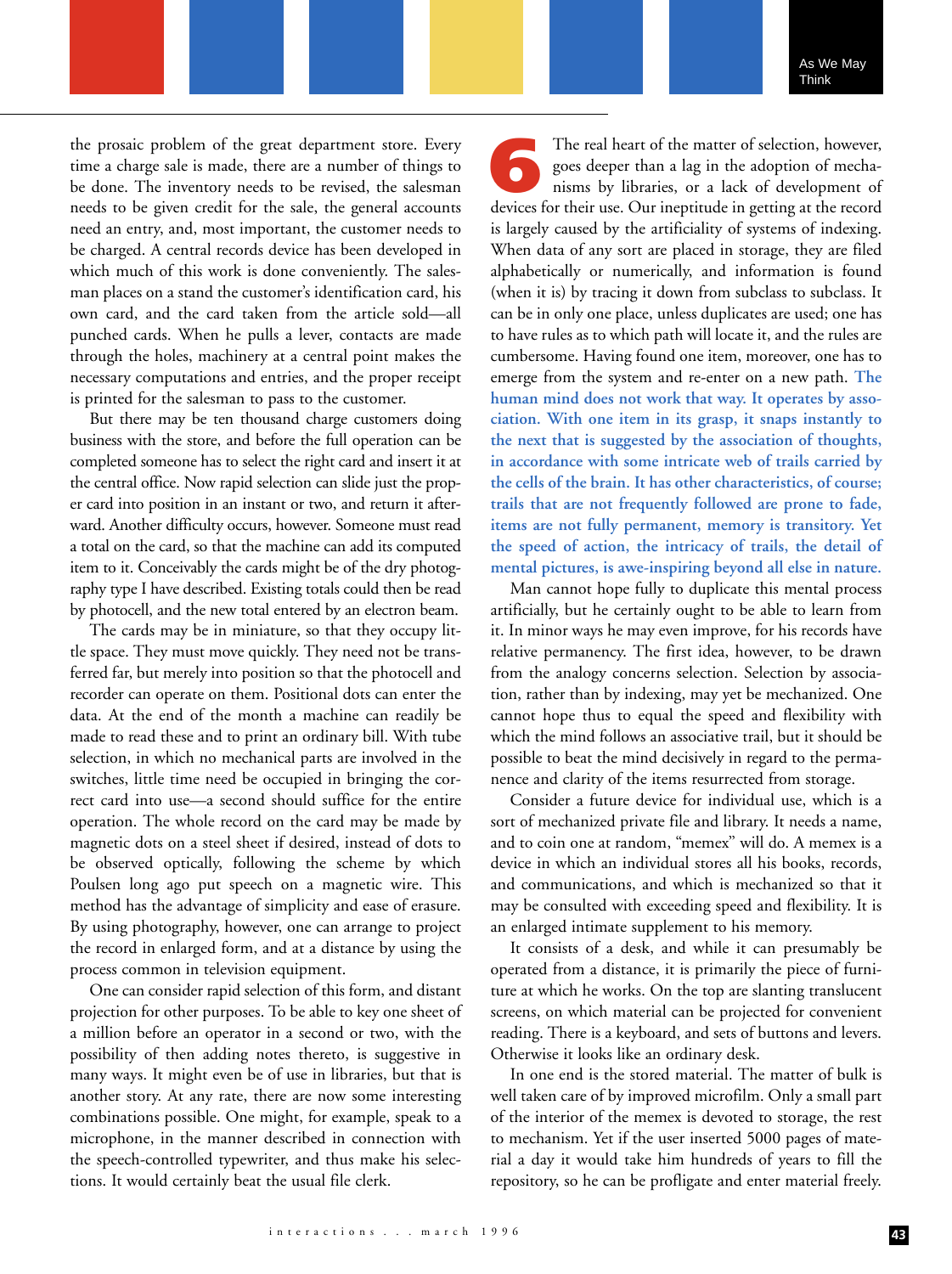Most of the memex contents are purchased on microfilm ready for insertion. Books of all sorts, pictures, current periodicals, newspapers, are thus obtained and dropped into place. Business correspondence takes the same path. And there is provision for direct entry. On the top of the memex is a transparent platen. On this are placed longhand notes, photographs, memoranda, all sort of things. When one is in place, the depression of a lever causes it to be photographed onto the next blank space in a section of the memex film, dry photography being employed.

There is, of course, provision for consultation of the record by the usual scheme of indexing. If the user wishes to consult a certain book, he taps its code on the keyboard, and the title page of the book promptly appears before him, projected onto one of his viewing positions. Frequently-used codes are mnemonic, so that he seldom consults his code book; but when he does, a single tap of a key projects it for his use. Moreover, he has supplemental levers. On deflecting one of these levers to the right he runs through the book before him, each page in turn being projected at a speed which just allows a recognizing glance at each. If he deflects it further to the right, he steps through the book 10 pages at a time; still further at 100 pages at a time. Deflection to the left gives him the same control backwards. A special button transfers him immediately to the first page of the index. Any given book of his library can thus be called up and consulted with far

## **V annevar Bush Biography**

**V annevar Bush (1890-1974) graduated from Tufts College and received a D. Eng. from both Harvard and MIT. In 1919 he joined MIT's Department of Electrical Engineering, becoming Vice-President of MIT and Dean of the School of Engineering in 1932. He was elected President of the Carnegie Institute in 1938, and during the war held a number of very high level government positions, including Chairman of the National Advisory Board for Aeronautics, Chairman of the President's National Defense Research Committee, Chairman of the Joint New Weapons Committee of the Joint Chiefs of Staff, and, from 1941 through 1947, Director of the Office of Scientific Research and Development. These last two appointments made Bush responsible for coordinating the activities of six thousand scientists and a central figure in the development of nuclear fission and the Manhattan Project.** 

**In 1944 President Roosevelt asked Bush for recommendations on applying "lessons learned" from World War II to peacetime problems. His response, a report titled Science, the Endless Frontier, ultimately led to the creation of the National Science Foundation. "As We May Think," which takes up the same question, was published in The** *Atlantic Monthly* **and Life in 1945.**

**After the war Bush returned to MIT where he resumed his work as Dean of the School of Engineering and continued as President of the Carnegie Institute.**

greater facility than if it were taken from a shelf. As he has several projection positions, he can leave one item in position while he calls up another. He can add marginal notes and comments, taking advantage of one possible type of dry photography, and it could even be arranged so that he can do this by a stylus scheme, such as is now employed in the telautograph seen in railroad waiting rooms, just as though he had the physical page before him.

All this is conventional,<br>except for the projec-<br>tion forward of presentexcept for the projection forward of presentday mechanisms and gadgetry. It affords an immediate step, however, to associative indexing, the basic idea of which is a provision whereby any item may be caused at will to select immediately and automatically another. This is the essential feature of the memex. The process of tying two items together is the important thing.

When the user is building a trail, he names it, inserts the name in his code book, and taps it out on his keyboard. Before him are the two items to be joined, projected onto adjacent viewing positions. At the bottom of each there are a number of blank code spaces, and a pointer is set to indicate one of these on each item. The user taps a single key, and the items are permanently joined. In each code space appears the code word. Out of view, but also in the code space, is inserted a set of dots for photocell viewing; and on each item these dots by their positions designate the index number of the other item.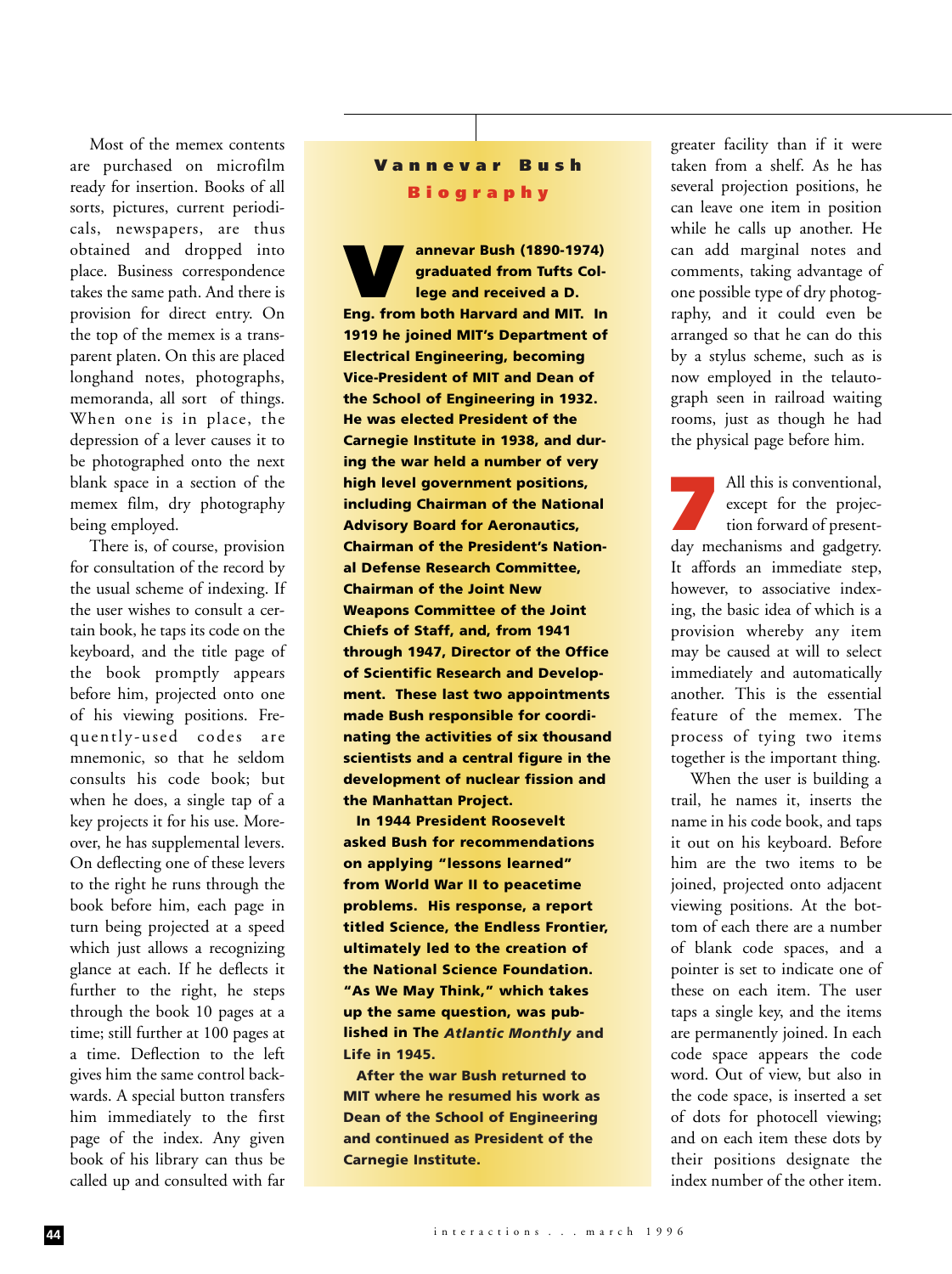Thereafter, at any time, when one of these items is in view, the other can be instantly recalled merely by tapping a button below the corresponding code space. Moreover, when numerous items have been thus joined together to form a trail, they can be reviewed in turn, rapidly or slowly, by deflecting a lever like that used for turning the pages of a book. It is exactly as though the physical items had been gathered together from widely separated sources and bound together to form a new book. It is more than this, for any item can be joined into numerous trails. **The owner of the memex, let us say, is interested in the origin and properties of the bow and arrow. Specifically he is studying why the short Turkish bow was apparently superior to the English long bow in the skirmishes of the Crusades. He has dozens of possibly pertinent books and articles in his memex. First he runs through an encyclopedia, finds an interesting but sketchy article, leaves it projected. Next, in a history, he finds another pertinent item, and ties the two together. Thus he goes, building a trail of many items. Occasionally he inserts a comment of his own, either linking it into the main trail or joining it by a side trail to a particular item. When it becomes evident that the elastic properties of available materials had a great deal to do with the bow, he branches off on a side trail which takes him through textbooks on elasticity and tables of physical constants. He inserts a page of longhand analysis of his own. Thus he builds a trail of his interest through the maze of materials available to him.**

And his trails do not fade. Several years later, his talk with a friend turns to the queer ways in which a people resistinnovations, even of vital interest. He has an example, in the fact that the outranged Europeans still failed to adopt the Turkish bow. In fact he has a trail on it. **A touch brings up the code book. Tapping a few keys projects the head of the trail. A lever runs through it at will, stopping at interesting items, going off on side excursions. It is an interesting trail, pertinent to the discussion. So he sets a reproducer in action, photographs the whole trail out, and passes it to his friend for insertion in his own memex, there to be linked into the more general trail.**

**8 8 Wholly new forms of encyclopedias will appear, ready-made with a mesh of associative trails running through them, ready to be dropped into the moment and there applified. The learner has at his touch the ready-made with a mesh of associative trails running through them, ready to be dropped into the memex and there amplified.** The lawyer has at his touch the associated opinions and decisions of his whole experience, and of the experience of friends and authorities. The patent attorney has on call the millions of issued patents, with familiar trails to every point of his client's interest. The physician, puzzled by its patient's reactions, strikes the trail

established in studying an earlier similar case, and runs rapidly through analogous case histories, with side references to the classics for the pertinent anatomy and histology. The chemist, struggling with the synthesis of an organic compound, has all the chemical literature before him in his laboratory, with trails following the analogies of compounds, and side trails to their physical and chemical behavior.

The historian, with a vast chronological account of a people, parallels it with a skip trail which stops only at the salient items, and can follow at any time contemporary trails which lead him all over civilization at a particular epoch. **There is a new profession of trail blazers, those who find delight in the task of establishing useful trails through the enormous mass of the common record.** The inheritance from the master becomes, not only his additions to the world's record, but for his disciples the entire scaffolding by which they were erected.

Thus science may implement the ways in which man produces, stores, and consults the record of the race. It might be striking to outline the instrumentalities of the future more spectacularly, rather than to stick closely to the methods and elements now known and undergoing rapid development, as has been done here. Technical difficulties of all sorts have been ignored, certainly, but also ignored are means as yet unknown which may come any day to accelerate technical progress as violently as did the advent of the thermionic tube. In order that the picture may not be too commonplace, by reason of sticking to present-day patterns, it may be well to mention one such possibility, not to prophesy but merely to suggest, for prophecy based on extension of the known has substance, while prophecy founded on the unknown is only a doubly involved guess.

All our steps in creating or absorbing material of the record proceed through one of the senses—the tactile when we touch keys, the oral when we speak or listen, the visual when we read. Is it not possible that some day the path may be established more directly?

We know that when the eye sees, all the consequent information is transmitted to the brain by means of electrical vibrations in the channel of the optic nerve. This is an exact analogy with the electrical vibrations which occur in the cable of a television set: they convey the picture from the photocells which see it to the radio transmitter from which it is broadcast. We know further that if we can approach that cable with the proper instruments, we do not need to touch it; we can pick up those vibrations by electrical induction and thus discover and reproduce the scene which is being transmitted, just as a telephone wire may be tapped for its message.

The impulses which flow in the arm nerves of a typist